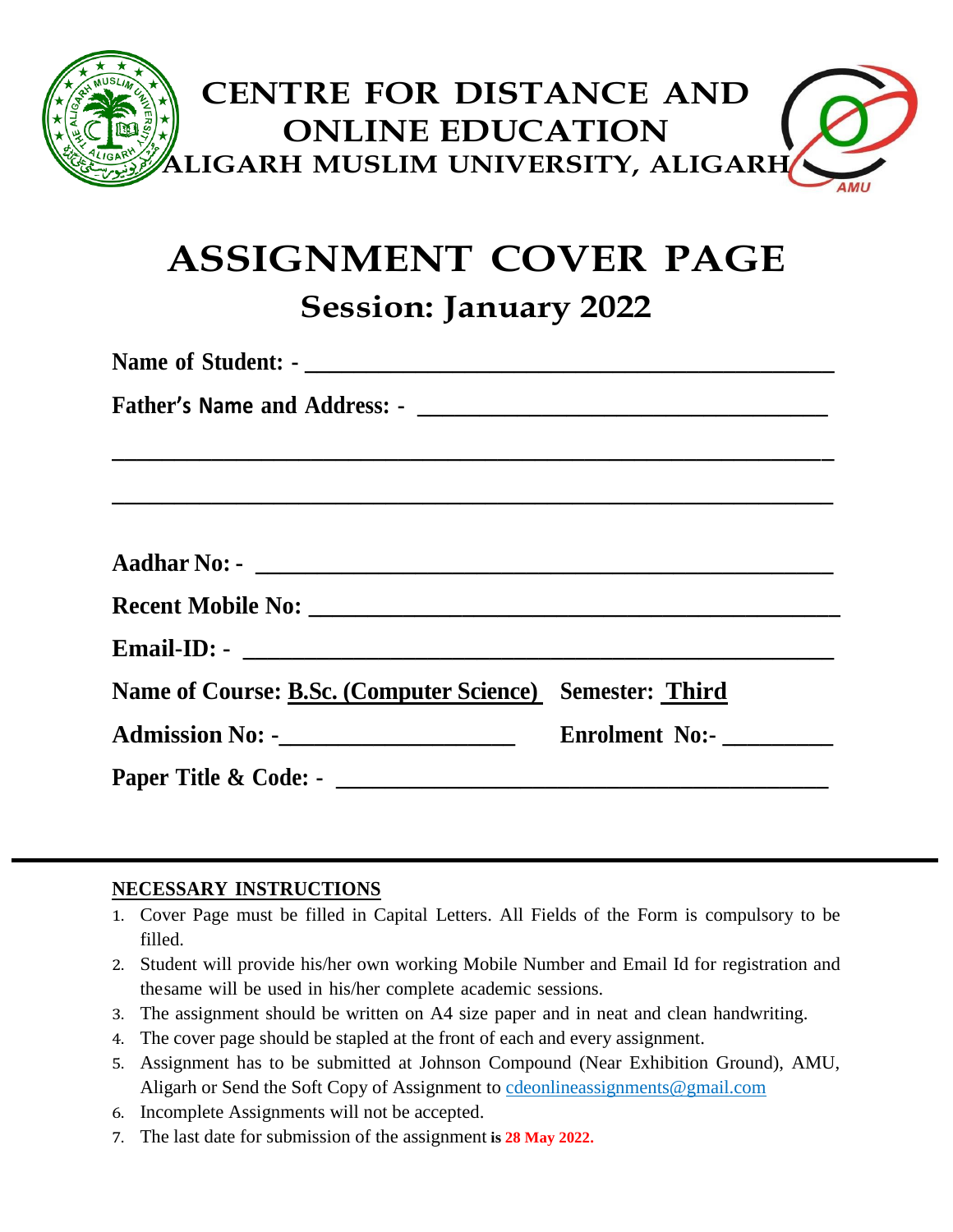## **CENTRE FOR DISTANCE AND ONLINE EDUCATION Aligarh Muslim University, Aligarh Session- January 2022 B.Sc. (Computer Science) III-Semester** Compulsory English (EN-202)

# **ASSIGNMENT**

**Maximum Marks: 10**

#### **Attempt any two questions.**

- Q.1: Write a short essay on the topic: 'Science is a boon or a bane'. (Word limit: 150 words)
- Q.2: Suppose you are a journalist, write a comprehensive report on the recently concluded assembly's elections. (Word limit: 100 words)
- Q.3: Suppose you are a president of yours residential society, write a short notice about informing the residential members about the upcoming monthly meeting for discussing the issues and problems of the society. (Word limit: 60 words)
- Q.4: What are the phrases and clauses? Elucidate with examples.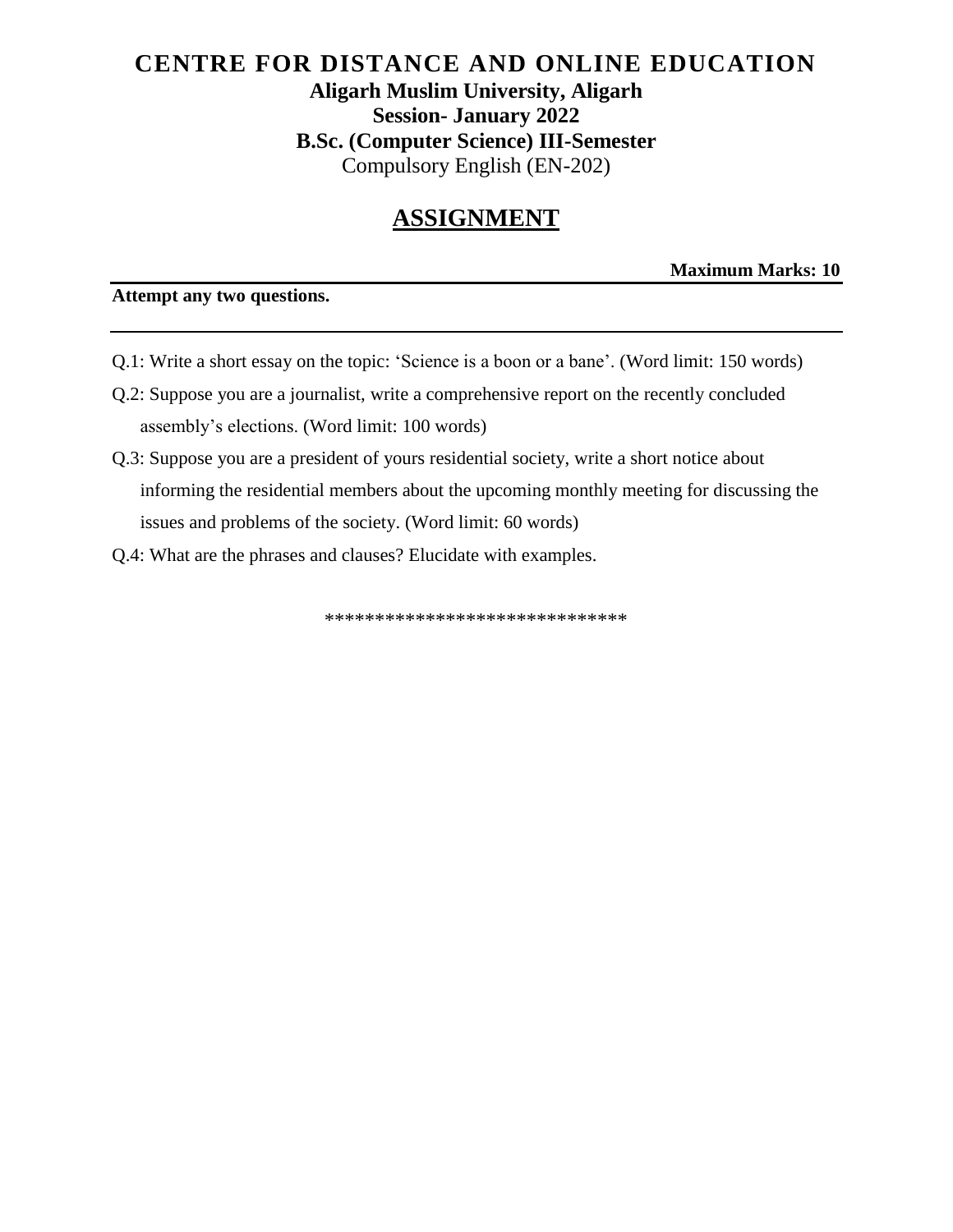### **CENTRE FOR DISTANCE AND ONLINE EDUCATION Aligarh Muslim University, Aligarh Session- January 2022 B.Sc. (Computer Science) III-Semester Data Structure and Algorithm (CC-301)**

# **ASSIGNMENT**

**Maximum Marks: 20**

**Attempt any two questions.** 

- 1. Define an algorithm. Explain its features with the help of suitable examples.
- 2. Write a program of sum of two number and calculate the time complexity.
- 3. Write a note on Bubble Sort, Selection Sort and Insertion Sort. Give examples to support your answers.
- 4. What is Data Structure? Differentiate between Linear data structure and Non-Linear data structure.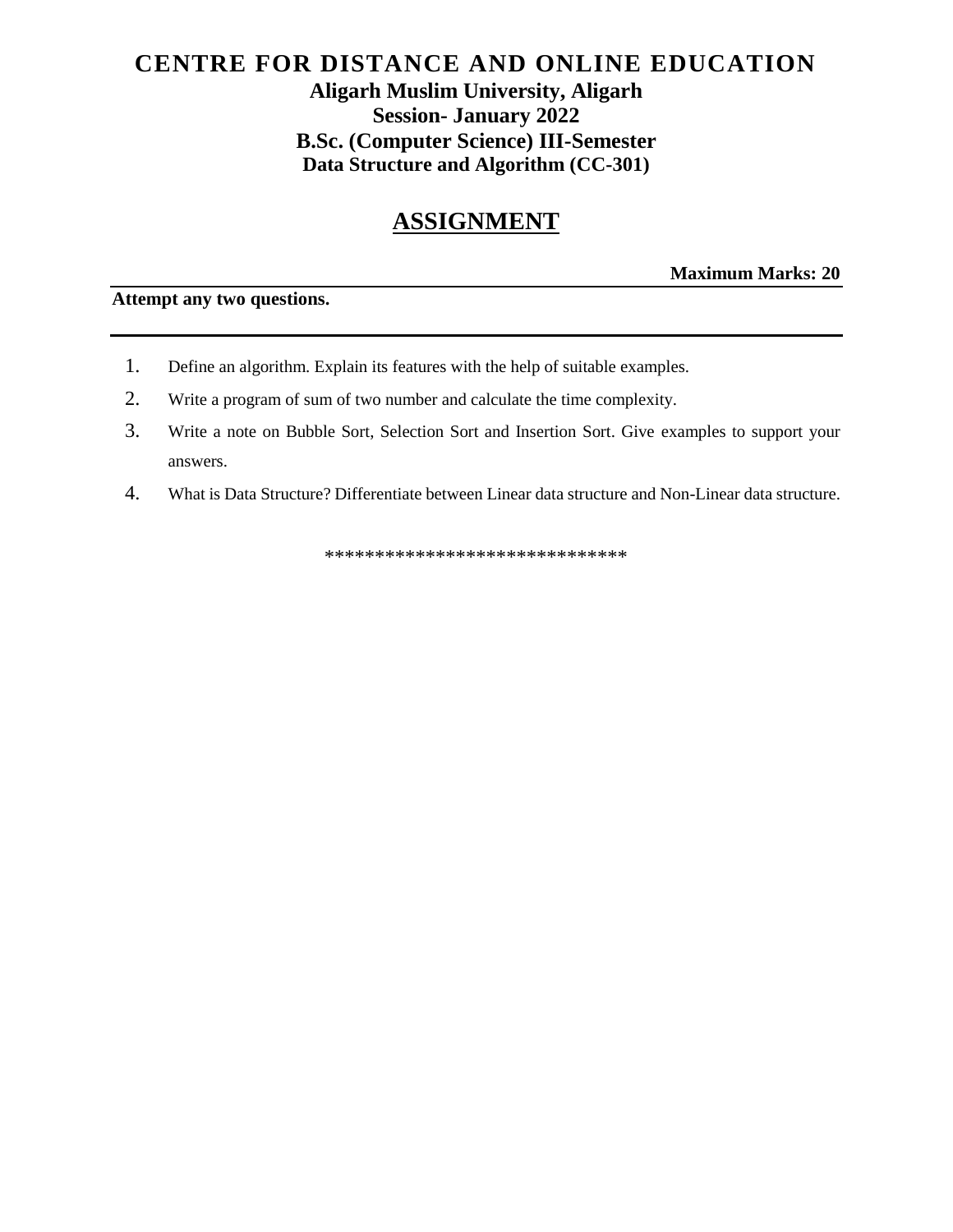#### **CENTRE FOR DISTANCE AND ONLINE EDUCATION Aligarh Muslim University, Aligarh Session- January 2022 B.Sc. (Computer Science) III-Semester Operating System and System Programming (CC-302)**

# **ASSIGNMENT**

**Maximum Marks: 20**

#### **Attempt any two questions.**

- 1. Explain the following with suitable block diagram and functionality.
	- a. Assemblers
	- b. Compiler
	- c. Interpreter
	- d. Linkers
	- e. Loader
- 2. What is a File, what are the various File operations? Explain various file operation with syntax and command. How UNIX file system is different from OS file system.
- 3. Consider the set of 4 processes whose arrival time and CPU burst time are given below:

|                | <b>Process Arrival Time CPU Burst</b> |   |
|----------------|---------------------------------------|---|
| <b>P1</b>      |                                       |   |
| P <sub>2</sub> | 3                                     | 3 |
| P <sub>3</sub> |                                       | 5 |
| <b>P4</b>      |                                       |   |

Under the pre-emptive Shortest Remaining Time First (SRTF) and RR2 CPU scheduling, calculate the average waiting time and average turnaround time of the processes.

- 4. Define the following:
	- a. Physical address
	- b. Logical address
	- c. Paging
	- d. Segmentation
	- e. Demand paging
	- f. Virtual memory management scheme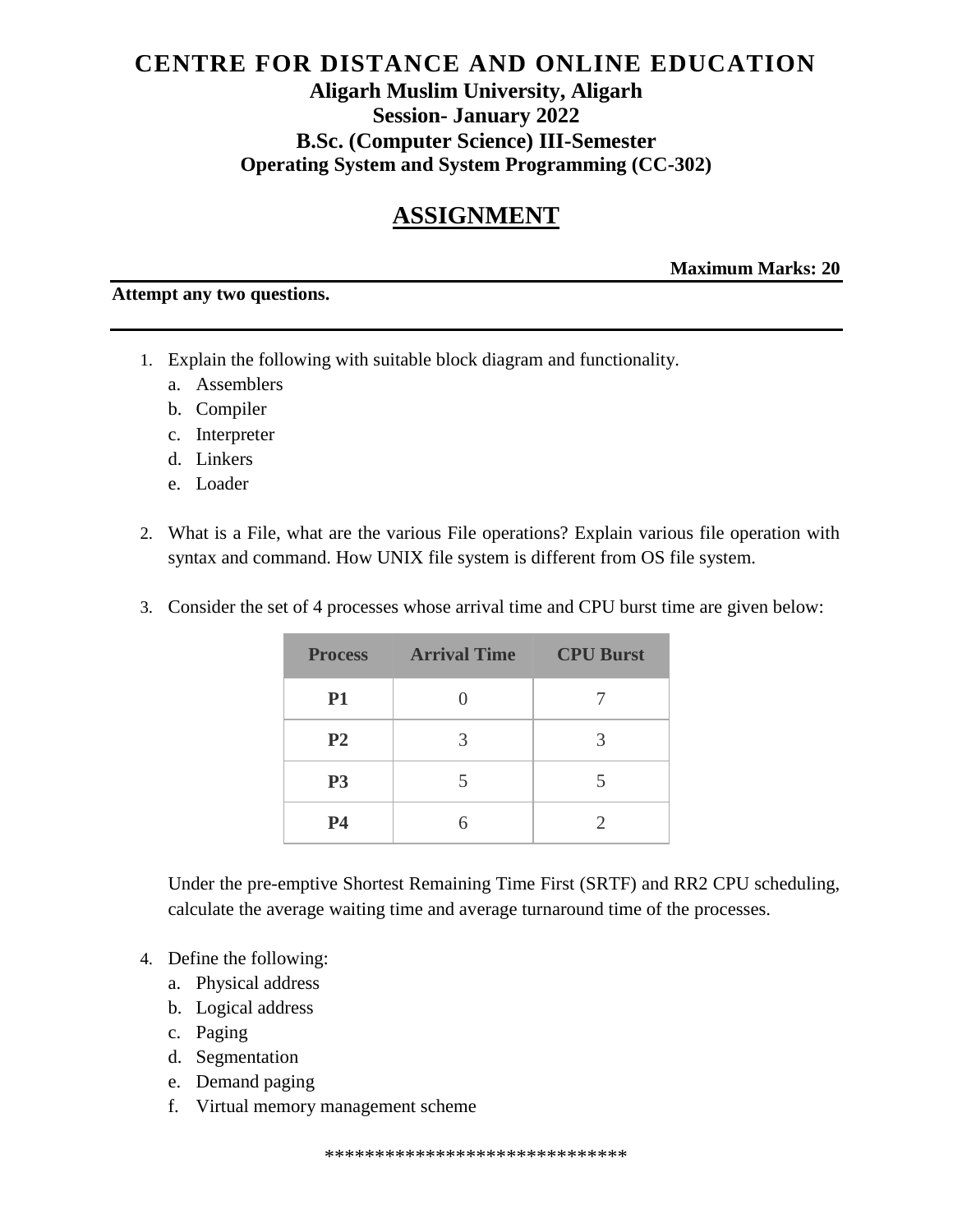### **CENTRE FOR DISTANCE AND ONLINE EDUCATION Aligarh Muslim University, Aligarh Session- January 2022 B.Sc. (Computer Science) III-Semester Linear Algebra (MM-301)**

#### **ASSIGNMENT**

**Maximum Marks: 20**

**Attempt any two questions.** 

1. Find all eigenvalues and corresponding eigenvectors for the matrix A.

$$
A = \begin{pmatrix} 2 & -3 & 0 \\ 2 & -5 & 0 \\ 0 & 0 & 3 \end{pmatrix}
$$

- 2. Let's suppose  $M$  is a square matrix of order n, describe the process of using elementary row operations to determine if  $M$  is invertible, and if it is, find the inverse of  $M$ .
- 3. Explain the following with suitable examples:
	- a. Algebraic Structure
	- b. Group
	- c. Abelian Group
	- d. Ring
	- e. Commutative Ring
	- f. Integral Domain
	- g. Field
	- h. Monoid
- 4. Let's assume a set  $A = \{1, 2, 3, 4, \dots, \infty\}$  and a binary operation '+' defined over the set 'A' by rule  $(a + b) = a \cdot b \forall a, b \in A$ . Show that the structure  $(A, +)$  is a Monoid but not Group.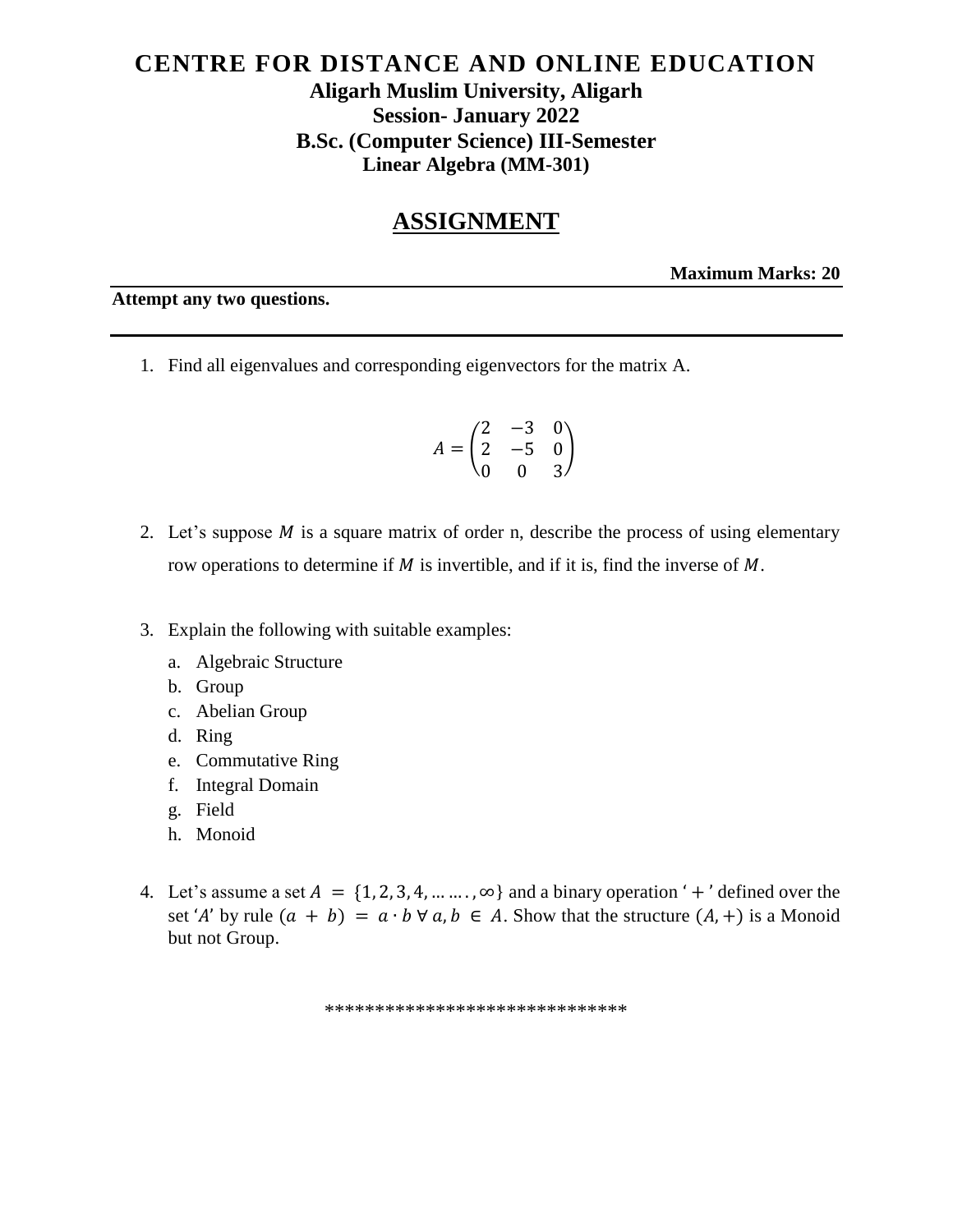## **CENTRE FOR DISTANCE AND ONLINE EDUCATION Aligarh Muslim University, Aligarh Session- January 2022 B.Sc. (Computer Science) III-Semester Numerical Analysis (MM-302)**

# **ASSIGNMENT**

**Maximum Marks: 20**

**Attempt any two questions.** 

- 1. Solve  $f(x) = x^3 2x^2 4$  by the method of interval having procedure.
- 2. Using Bisection Method, compute the real root of the equation  $xe^{x} 2 = 0$  correct up to three decimals places.
- 3. Find *f* (0.35) for

| $\boldsymbol{x}$ |        |        | U.S    |        |        |
|------------------|--------|--------|--------|--------|--------|
|                  | 9.8934 | 4.7488 | 3.7647 | 2.6456 | 1.9054 |

4. Prove the following relation

$$
\checkmark \quad (1 + \Delta) (1 - \nabla) \equiv 1
$$

$$
\checkmark \quad \Delta \nabla \equiv \nabla \Delta \equiv \delta^2
$$

 $\checkmark$   $\mu \delta \equiv (\Delta + \nabla)/2$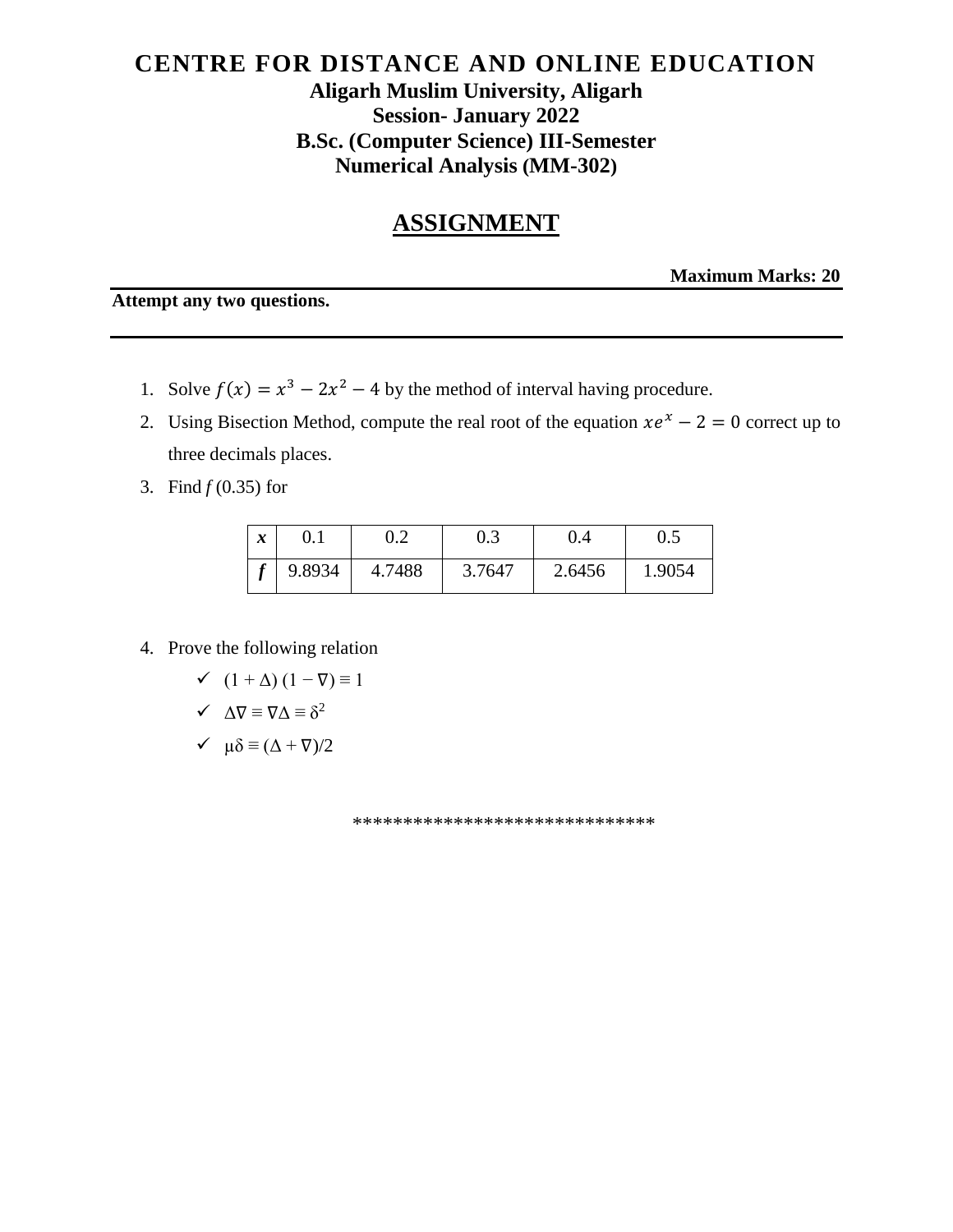## **CENTRE FOR DISTANCE AND ONLINE EDUCATION Aligarh Muslim University, Aligarh Session- January 2022 B.Sc. (Computer Science) III-Semester Sample Survey & Design of Experiment (ST-301)**

# **ASSIGNMENT**

**Maximum Marks: 20**

#### **Attempt any two questions.**

- 1. Write short notes on:
	- a. Complete Enumeration
	- b. Sample
	- c. Sampling and Non-Sampling Errors
- 2. What is Sampling? Explain Simple Random Sampling with and without replacement with example.
- 3. Differentiate between stratified random sampling with simple random sampling.
- 4. What is the Estimation and analysis of one missing observation in LSD?